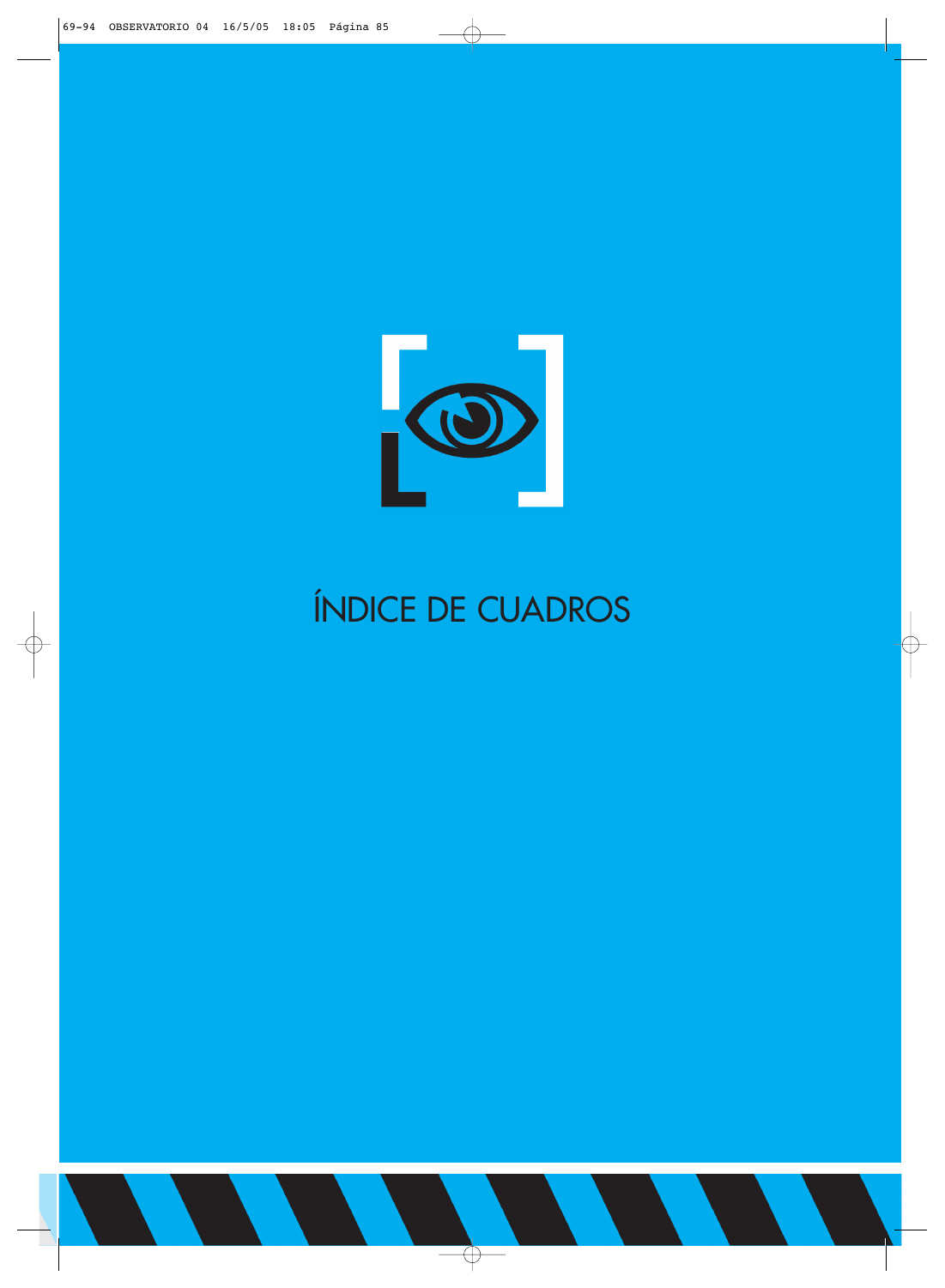## Índice de cuadros

## CARACTERÍSTICAS DE LAS PERSONAS USUARIAS DEL PROGRAMA

| <b>CUADRO 1.</b> RATIO: PERSONAS GITANAS USUARIAS DEL PROGRAMA ACCEDER SOBRE EL<br>TOTAL DE LA POBLACIÓN GITANA ESTIMADA DE 16 A 64 AÑOS POR COMUNIDADES<br>AUTÓNOMAS. | 15 |
|------------------------------------------------------------------------------------------------------------------------------------------------------------------------|----|
| <b>CUADRO 2.</b> EVOLUCIÓN DE LA LLEGADA DE LAS PERSONAS GITANAS USUARIAS DEL PRO-<br>GRAMA ACCEDER, SEGÚN GÉNERO Y GRUPOS DE EDAD. PERÍODO 2000-2004.                 | 16 |
| <b>CUADRO 3. PERSONAS GITANAS USUARIAS DEL PROGRAMA ACCEDER POR GRUPOS DE</b><br>EDAD, SEGÚN GÉNERO.                                                                   | 16 |
| <b>CUADRO 4. PERSONAS GITANAS USUARIAS DEL PROGRAMA ACCEDER POR ESTUDIOS</b><br>FINALIZADOS, SEGÚN GÉNERO Y GRUPOS DE EDAD.                                            | 17 |
| <b>CUADRO 5. PERSONAS GITANAS USUARIAS DEL PROGRAMA ACCEDER POR ESTADO</b><br>CIVIL, SEGÚN GÉNERO.                                                                     | 18 |
| <b>CUADRO 6.</b> PERSONAS GITANAS USUARIAS DEL PROGRAMA ACCEDER POR GÉNERO Y<br>GRUPOS DE EDAD, SEGÚN EXPERIENCIA LABORAL CON CONTRATO.                                | 18 |
| <b>CUADRO 7.</b> PERSONAS GITANAS USUARIAS DEL PROGRAMA ACCEDER POR GÉNERO Y<br>GRUPOS DE EDAD, SEGÚN PERCEPCIÓN DE RENTA MÍNIMA.                                      | 18 |
| <b>CUADRO 8.</b> PERSONAS GITANAS USUARIAS DEL PROGRAMA ACCEDER POR GÉNERO Y<br>GRUPOS DE EDAD, SEGÚN HIJOS/NO HIJOS.                                                  | 19 |
| <b>CUADRO 9.</b> PERSONAS GITANAS USUARIAS DEL PROGRAMA ACCEDER POR GÉNERO Y<br>GRUPOS DE EDAD, SEGÚN FORMA DE CONVIVENCIA.                                            | 19 |
| <b>CUADRO 10.</b> PERSONAS GITANAS USUARIAS DEL PROGRAMA ACCEDER POR GÉNERO Y<br>GRUPOS DE EDAD, SEGÚN TIPO DE VIVIENDA.                                               | 19 |
| CARACTERÍSTICAS DE LAS PERSONAS CONTRATADAS                                                                                                                            |    |

CUADRO 11. PERSONAS GITANAS USUARIAS DEL PROGRAMA ACCEDER CONTRATADAS Y NO CONTRATADAS POR GÉNERO Y GRUPOS DE EDAD. 26

CUADRO 12. RATIO DE PERSONAS GITANAS CONTRATADAS SOBRE EL TOTAL DE PERSO-NAS GITANAS USUARIAS DEL PROGRAMA ACCEDER POR COMUNIDAD AUTÓNOMA, SEGÚN GÉNERO Y GRUPOS DE EDAD. (%)

27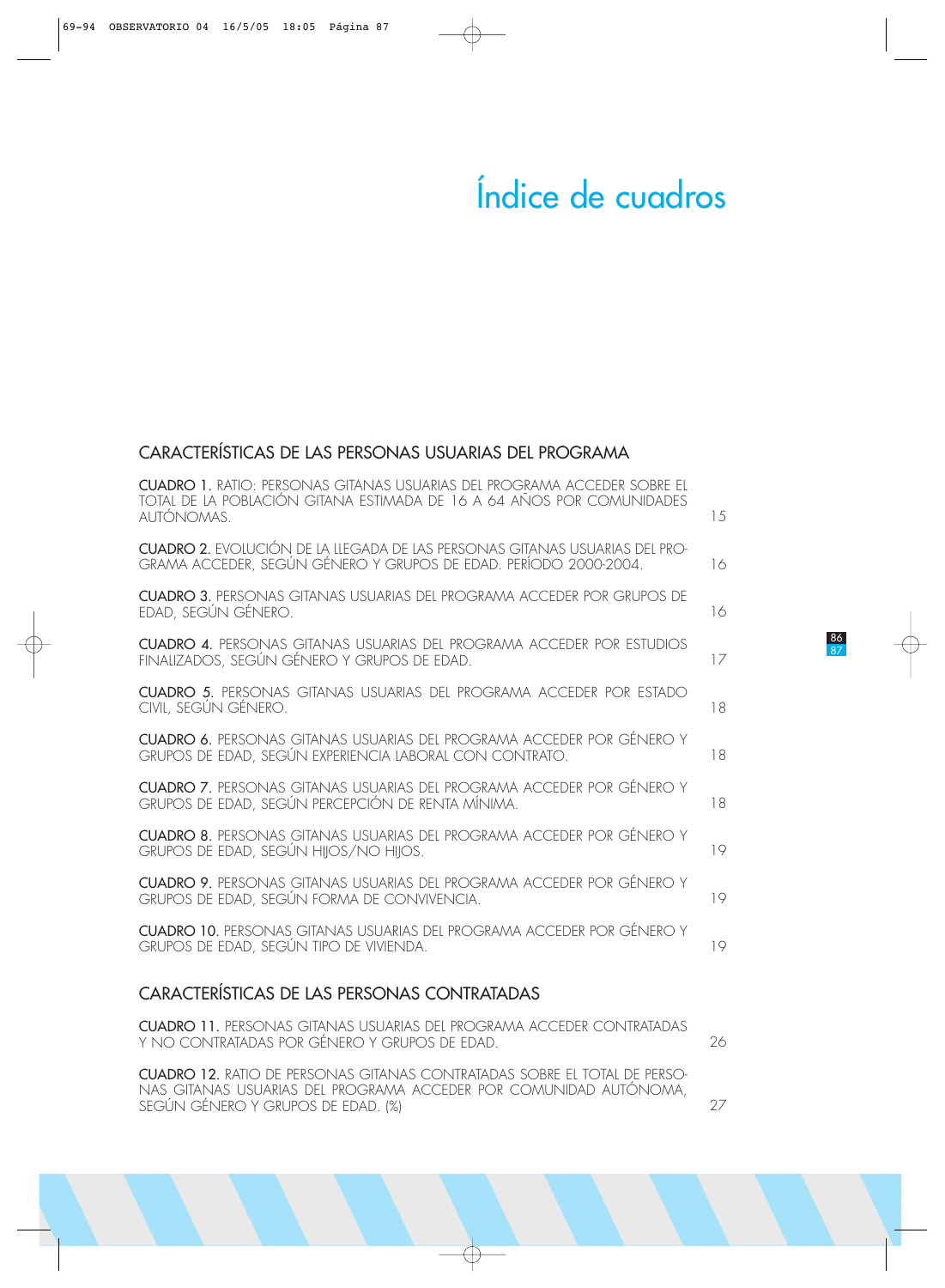| <b>CUADRO 13.</b> EVOLUCIÓN DE LA RATIO: PERSONAS GITANAS CONTRATADAS SOBRE EL<br>TOTAL DE PERSONAS GITANAS USUARIAS DEL PROGRAMA ACCEDER POR AÑO DE<br>LLEGADA SEGÚN GÉNERO Y GRUPOS DE EDAD. PERÍODO 2000-2004. (%) | 27 |
|-----------------------------------------------------------------------------------------------------------------------------------------------------------------------------------------------------------------------|----|
| <b>CUADRO 14. PERSONAS GITANAS USUARIAS DEL PROGRAMA ACCEDER CONTRATADAS Y</b><br>NO CONTRATADAS POR GÉNERO, GRUPOS DE EDAD Y ESTUDIOS FINALIZADOS.                                                                   | 28 |
| <b>CUADRO 15. PERSONAS GITANAS USUARIAS DEL PROGRAMA ACCEDER CONTRATADAS</b><br>Y NO CONTRATADAS POR GÉNERO, GRUPOS DE EDAD Y ESTADO CIVIL.                                                                           | 29 |
| <b>CUADRO 16. PERSONAS GITANAS USUARIAS DEL PROGRAMA ACCEDER CONTRATADAS</b><br>Y NO CONTRATADAS POR GÉNERO, GRUPOS DE EDAD Y POR HIJOS/NO HIJOS.                                                                     | 30 |
| <b>CUADRO 17. PERSONAS GITANAS USUARIAS DEL PROGRAMA ACCEDER CONTRATADAS</b><br>Y NO CONTRATADAS POR GÉNERO, GRUPOS DE EDAD Y FORMA DE CONVIVENCIA.                                                                   | 31 |
| <b>CUADRO 18.</b> PERSONAS GITANAS USUARIAS DEL PROGRAMA ACCEDER CONTRATADAS<br>Y NO CONTRATADAS POR GÉNERO, GRUPOS DE EDAD Y TIPO DE VIVIENDA.                                                                       | 32 |
| <b>CUADRO 19.</b> PERSONAS GITANAS USUARIAS DEL PROGRAMA ACCEDER CONTRATADAS<br>Y NO CONTRATADAS, POR GÉNERO, GRUPOS DE EDAD Y EXPERIENCIA LABORAL CON<br>CONTRATO.                                                   | 33 |
| <b>CUADRO 19 BIS.</b> PERSONAS GITANAS DEL PROGRAMA ACCEDER QUE CONSIGUEN SU<br>PRIMER EMPLEO A TRAVÉS DEL PROGRAMA, POR GÉNERO Y EDAD.                                                                               | 33 |
| <b>CUADRO 20.</b> PERSONAS GITANAS USUARIAS DEL PROGRAMA ACCEDER CONTRATADAS Y<br>NO CONTRATADAS POR GÉNERO, GRUPOS DE EDAD Y PERCEPCIÓN DE RENTA MÍNIMA.                                                             | 34 |
| <b>CARACTERÍSTICAS DE LAS CONTRATACIONES EFECTUADAS</b>                                                                                                                                                               |    |
| <b>CUADRO 21.</b> RATIO: TOTAL DE CONTRATACIONES PRODUCIDAS EN EL PROGRAMA<br>ACCEDER SOBRE EL TOTAL DE PERSONAS GITANAS CONTRATADAS POR GRUPOS DE<br>EDAD, SEGÚN GÉNERO.                                             | 44 |
| <b>CUADRO 22.</b> CONTRATACIONES REGISTRADAS EN EL PROGRAMA ACCEDER POR SEC-<br>TOR ECONÓMICO, SEGÚN GÉNERO Y GRUPOS DE EDAD.                                                                                         | 45 |
| <b>CUADRO 23.</b> CONTRATACIONES REGISTRADAS EN EL PROGRAMA ACCEDER POR ACTI-<br>VIDAD DE LA EMPRESA, SEGÚN GÉNERO Y GRUPOS DE EDAD.                                                                                  | 46 |
| <b>CUADRO 24.</b> CONTRATACIONES REGISTRADAS EN EL PROGRAMA ACCEDER POR ACTI-<br>VIDAD DE LA EMPRESA, SEGÚN TIPO DE JORNADA Y GÉNERO.                                                                                 | 47 |
| <b>CUADRO 25.</b> EMPLEOS DEMANDADOS POR PERSONAS GITANAS USUARIAS DEL PRO-<br>GRAMA ACCEDER, SEGÚN GÉNERO Y GRUPOS DE EDAD.                                                                                          | 48 |
| CUADRO 26. CONTRATACIONES REGISTRADAS EN EL PROGRAMA ACCEDER, POR<br>OCUPACIÓN, SEGÚN GÉNERO.                                                                                                                         | 49 |
| <b>CUADRO 27.</b> CONTRATACIONES REGISTRADAS EN EL PROGRAMA ACCEDER POR                                                                                                                                               |    |
| OCUPACIÓN, SEGÚN GÉNERO Y GRUPOS DE EDAD.                                                                                                                                                                             | 50 |
| <b>CUADRO 28.</b> CONTRATACIONES REGISTRADAS EN EL PROGRAMA ACCEDER POR CATE-<br>GORIA LABORAL, SEGÚN GÉNERO Y GRUPOS DE EDAD.                                                                                        | 51 |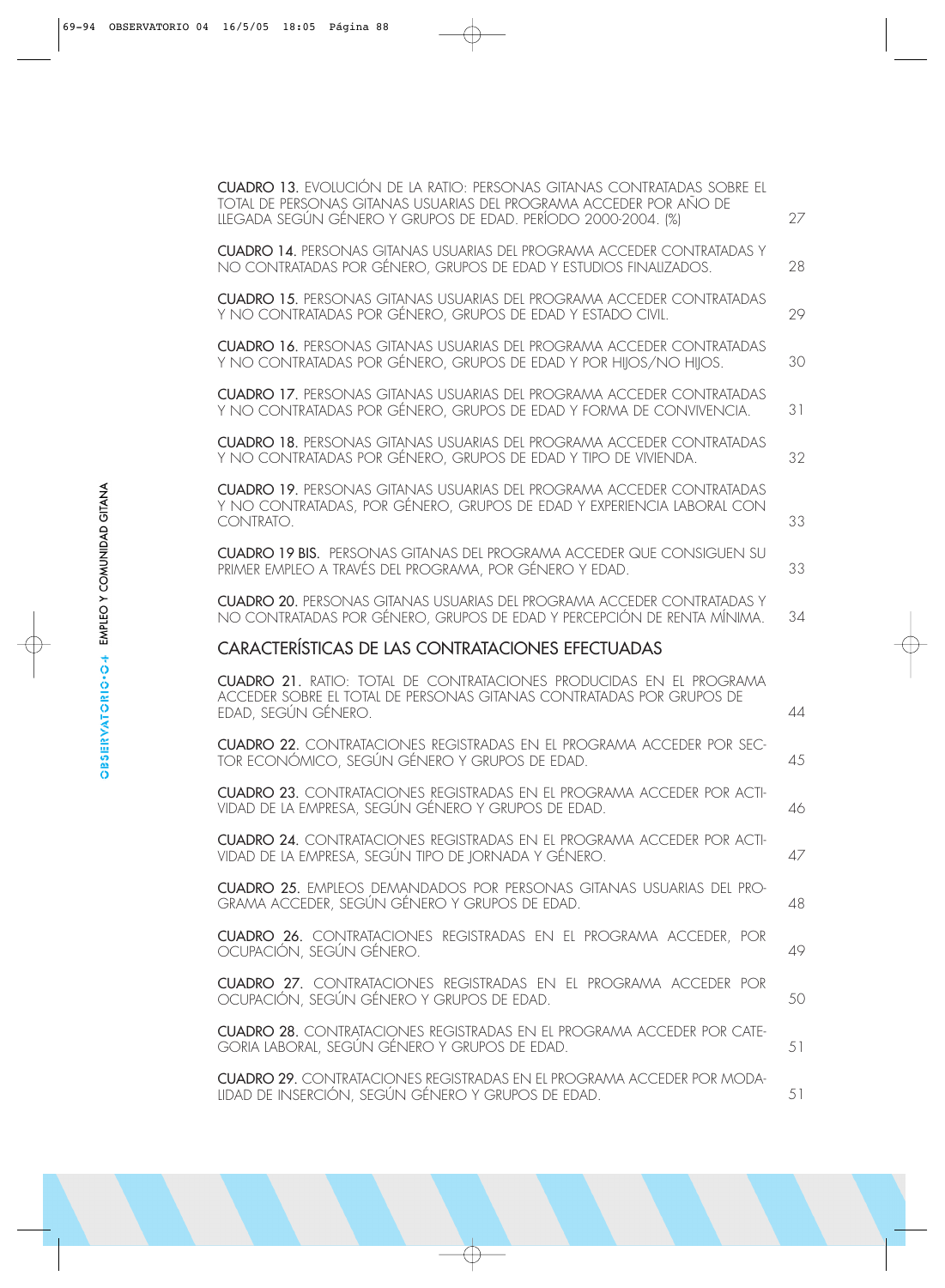| <b>CUADRO 30.</b> CONTRATACIONES REGISTRADAS EN EL PROGRAMA ACCEDER POR<br>TAMAÑO DE LA EMPRESA, SEGÚN GÉNERO Y GRUPOS DE EDAD.                                                                       | 52 |
|-------------------------------------------------------------------------------------------------------------------------------------------------------------------------------------------------------|----|
| <b>CUADRO 31.</b> CONTRATACIONES REGISTRADAS EN EL PROGRAMA ACCEDER POR TIPO DE<br>JORNADA, SEGÚN GÉNERO Y GRUPOS DE EDAD.                                                                            | 52 |
| <b>CUADRO 32. CONTRATACIONES REGISTRADAS EN EL PROGRAMA ACCEDER POR TIPO DE</b><br>CONTRATO, SEGÚN GÉNERO Y GRUPOS DE EDAD.                                                                           | 53 |
| <b>CUADRO 33.</b> CONTRATACIONES REGISTRADAS EN EL PROGRAMA ACCEDER POR ACTI-<br>VIDAD DE LA EMPRESA, SEGÚN TIPO DE CONTRATO.                                                                         | 54 |
| <b>CUADRO 34.</b> CONTRATACIONES REGISTRADAS EN EL PROGRAMA ACCEDER POR<br>OCUPACIÓN, SEGÚN TIPO DE CONTRATO.                                                                                         | 55 |
| <b>CUADRO 35.</b> EVOLUCIÓN DE LA DURACIÓN DE LAS CONTRATACIONES POR GÉNERO.<br>PERÍODO 2000-2004 (MEDIA DE DÍAS DE CONTRATO).                                                                        | 56 |
| <b>CUADRO 36.</b> MEDIA DE DÍAS DE LAS CONTRATACIONES EFECTUADAS POR ACTIVIDAD<br>DE LA EMPRESA.                                                                                                      | 56 |
| <b>CUADRO 37.</b> MEDIA DE DÍAS DE LAS CONTRATACIONES EFECTUADAS POR OCUPACIÓN.                                                                                                                       | 57 |
| <b>CUADRO 38.</b> SALARIO MENSUAL NETO DE LOS CONTRATOS POR ACTIVIDAD DE LA<br>EMPRESA (EUROS).                                                                                                       | 58 |
| <b>CUADRO 39.</b> SALARIO MENSUAL NETO DE LOS CONTRATOS POR OCUPACIÓN (EUROS).                                                                                                                        | 58 |
| CUADRO 40. CONTRATACIONES REGISTRADAS EN EL PROGRAMA ACCEDER CON<br>AYUDA AL EMPLEO POR GRUPOS DE EDAD, SEGÚN GÉNERO.                                                                                 | 59 |
| <b>CUADRO 41.</b> CONTRATACIONES PRODUCIDAS EN EL PROGRAMA ACCEDER POR MODO<br>DE ENCONTRAR EMPLEO, SEGÚN GÉNERO.                                                                                     | 59 |
| CARACTERÍSTICAS DE LA FORMACIÓN REALIZADA                                                                                                                                                             |    |
| <b>CUADRO 42.</b> CURSOS SOLICITADOS POR LA POBLACIÓN GITANA USUARIA DEL PRO-<br>GRAMA ACCEDER, SEGÚN GÉNERO.                                                                                         | 64 |
| CUADRO 43. CURSOS SOLICITADOS POR LA POBLACIÓN GITANA USUARIA DEL PRO-<br>GRAMA ACCEDER, SEGÚN GRUPOS DE EDAD.                                                                                        | 65 |
| <b>CUADRO 44.</b> PERSONAS GITANAS USUARIAS DEL PROGRAMA ACCEDER QUE DEMAN-<br>DAN FORMACIÓN, SEGÚN GÉNERO Y GRUPOS DE EDAD.                                                                          | 66 |
| <b>CUADRO 45.</b> EVOLUCIÓN DEL NÚMERO DE PERSONAS GITANAS FORMADAS, SEGÚN<br>GÉNERO Y GRUPOS DE EDAD. PERIODO 2000-2004.                                                                             | 66 |
| <b>CUADRO 46.</b> NÚMERO DE PERSONAS GITANAS FORMADAS DEL PROGRAMA ACCEDER,<br>SEGÚN GÉNERO Y GRUPOS DE EDAD.                                                                                         | 66 |
| <b>CUADRO 47.</b> NÚMERO DE ACCIONES FORMATIVAS EN LAS QUE HAN PARTICIPADO PER-<br>SONAS GITANAS USUARIAS DEL PROGRAMA ACCEDER POR FORMACIÓN INTERNA O<br>EXTERNA, SEGÚN GÉNERO Y GRUPOS DE EDAD.     | 67 |
| <b>CUADRO 48.</b> NÚMERO DE ACCIONES FORMATIVAS EN LAS QUE HAN PARTICIPADO PER-<br>SONAS GITANAS USUARIAS DEL PROGRAMA ACCEDER POR DURACIÓN DEL CURSO,<br>SEGÚN FORMACIÓN INTERNA O EXTERNA Y GÉNERO. | 67 |